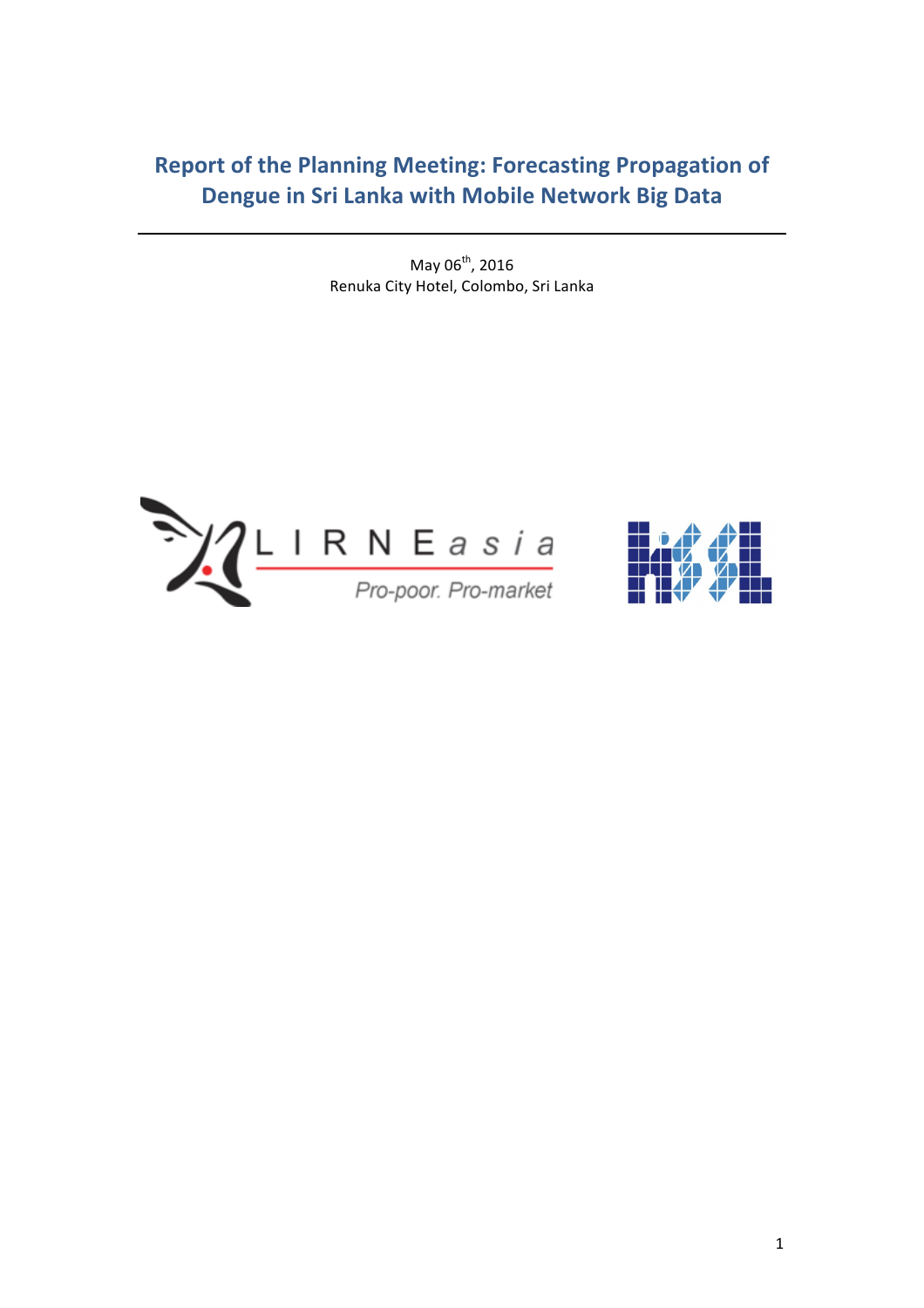# **1. Background and Objectives of the Meeting**

LIRNE*asia* has been at the forefront of big data analysis for development in Sri Lanka, conducting in-house analysis to generate actionable insights across a range of policy domains.<sup>1</sup> The planning meeting on forecasting disease propagation in Sri Lanka with Mobile Network Big Data (MNBD) was convened by LIRNEasia and the Health Informatics Society of Sri Lanka to lay the foundation for a multi-disciplinary collaboration engaging health informatics specialists, epidemiologists, and data scientists to identify research priorities and opportunities. 

This document summarizes the presentations of each session and presents the key points of discussion and next steps coming out of the meeting.

The planning meeting, held on  $6<sup>th</sup>$  May 2016 in Colombo had the following participants:

- Madhushi Bandara, Junior Researcher, LIRNEasia
- Prof Vajira Dissanayake (Health Informatics Society of Sri Lanka, Biomedical Informatics Programme - Postgraduate Institute of Medicine)
- Dr.M.B.A. Ghouse (Epidemiology Unit)
- Thavisha Gomez, Research Manager, LIRNEasia
- Dr. Roshan Hewapathirana (Health Informatics Society of Sri Lanka, Biomedical Informatics Programme - Postgraduate Institute of Medicine)
- Dr.B.D.W.Jayamanne (National Dengue Control Unit)
- Isuru Jayasooriya, Researcher, LIRNEasia
- Sriganesh Lokanathan, Team Leader Big Data Research, LIRNEasia
- Danaja Maldeniya, Senior Researcher, LIRNEasia
- Dr. Shehan Perera, PhD, Senior Lecturer, University of Moratuwa
- Prof. Rohan Samarajiva, Chair, LIRNEasia
- Dr. Nishan Silva (Ministry of Health)

The sessions focused on (a) an overview of current big data for development research at LIRNEasia; (b) state of the art in forecasting infectious disease propagation with big data, as well as preliminary work undertaken in Sri Lanka in collaboration with University of Moratuwa; and concluded with an (c) open discussion to identify research questions and relevant data sources.

The participants were welcomed by Mr. Sriganesh Lokanathan, Team Leader  $-$  Big Data Research at LIRNEasia and by Professor Vajira H.W. Dissanayake, President of the Health Informatics Society of Sri Lanka. 

## **2. Key Points of Discussion**

There is potential for big data to be used in conjunction with traditional statistics to address disease control and prevention measures. Big data is not a replacement for official statistics or information sources; rather it is a value addition that can complement traditional statistics. To this end, the Epidemiology Unit expressed interest in partnering with LIRNEasia and University of Moratuwa to conduct a monthly/weekly study of mobility in Sri Lanka, (in particularly the Western province, which has the highest incidence of reported dengue cases). Moreover, the Epidemiology unit was interested in exploring the opportunity to obtain real-time mobility data centered on

<sup>&</sup>lt;sup>1</sup> For more details refer to http://lirneasia.net/projects/bd4d/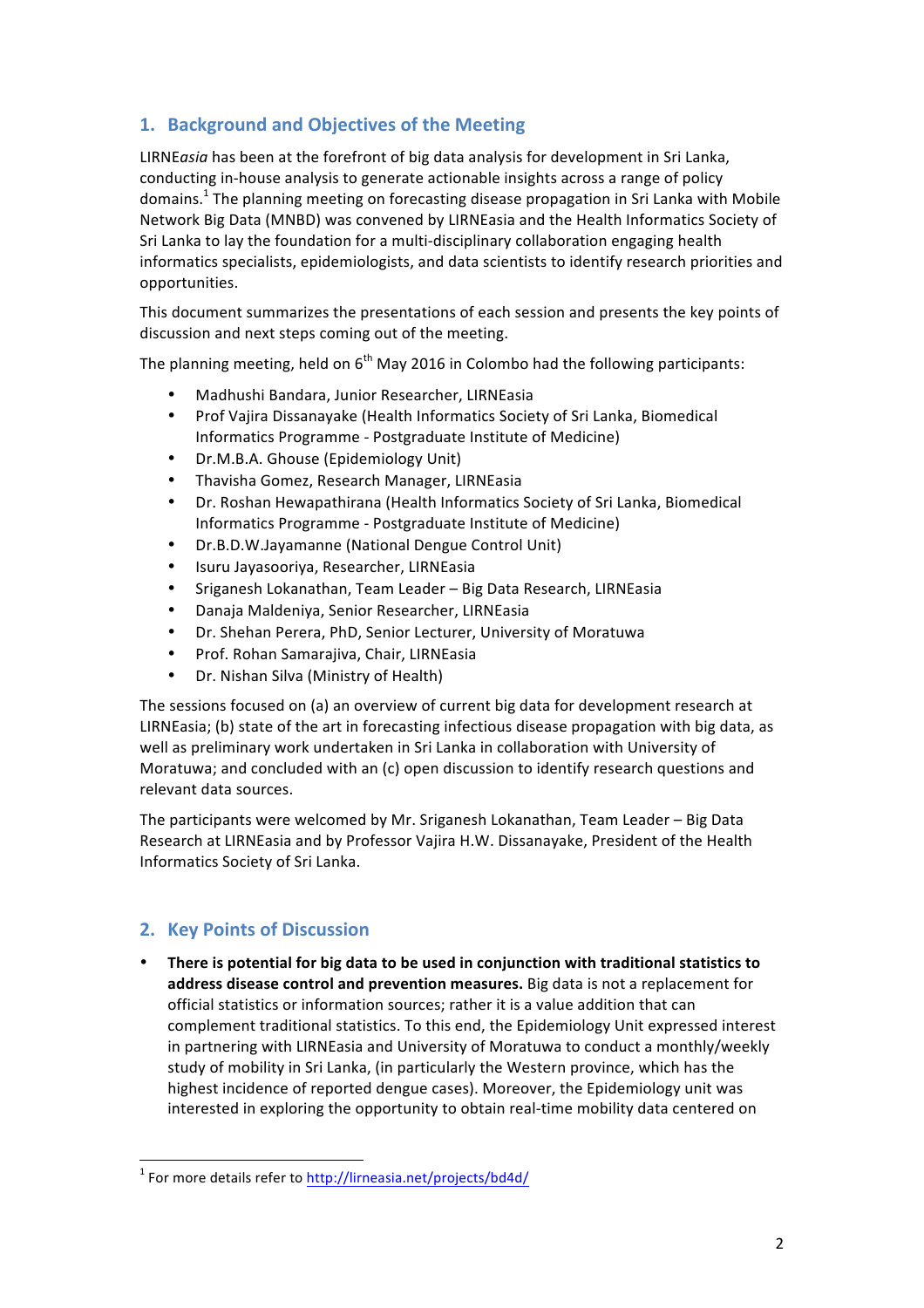key festivals/places of worship as part of their efforts to contain disease outbreaks, not limited to dengue, associated with such gatherings.

- There is a strong case for leveraging big data in forecasting the propagation of non**vector borne diseases.** According to the healthcare professionals, the spread of vector borne diseases were dependent on a range of parameters making the development of big data solutions that much more difficult, an issue discussed by Danaja Maldeniya in his presentation. Dr. Dr.M.B.A.Ghouse from the Epidemiology unit pointed out that despite the inherent importance of outcome prediction of vector-borne diseases, its multidisciplinary nature made it challenging to capture all the relevant parameters. For example, with regards to the dengue virus, an individual's movement is just one parameter. Others including mosquito population and biting patterns, vector population, virus strains need to be considered. Overall, there appeared to be a view among the participants that, at present, big data analytics would be more feasible when considering the impact of non-vector borne diseases.
- **Big data analytics can help resource-strapped health departments prioritize the implementation of disease prevention and control measures.** Lack of resource personnel is a key constraint for healthcare professionals engaging in disease prevention and control and the health sector is open to innovative approaches that would help improve their resource prioritization so they can deliver targeted healthcare solutions and more effectively manage their limited resources. Big data analytics can assist these teams by offering solutions that enable targeted prevention efforts, allowing departments to allocate resources to areas they are needed the most.
- There is a strong need for multidisciplinary coordination to strengthen the big data **ecosystem in Sri Lanka.** There are many stakeholders in the big data environment and it is essential to develop and strengthen linkages between these stakeholders to build networks that facilitate the sharing of information, technical expertise and ideas. The need for increased collaboration is highlighted by the fact that data that are needed for such analyses are being generated by a range of stakeholders, including, but not limited to, telecommunications operators and government health departments. Moreover, this is an evolving field and technical expertise is a constraint. Thus, third party providers with data analytics capabilities are well positioned to play a pivotal role in bridging this information and skill gap. There is significant opportunity for big data stakeholders such as health departments to partner with analytics providers such as LIRNEasia to address disease propagation and develop viable models that would strengthen the case for government partnerships with telecommunication operators.
- The representivity of Mobile Network Big Data was a key concern highlighted by **health professionals.** The health professionals were concerned about the ability to leverage MNBD to address disease propagation in children, a large segment of the Sri Lankan population with no access to mobile phones. Moreover, concerns were raised regarding marginalized groups such as Pakistanis in refugee camps in Sri Lanka, who are more vulnerable to HIV and Malaria and who may not have mobile phones.
- **Issues at the data gathering and reporting stage (of disease incidence) could potentially constrict the effectiveness of big data in the healthcare sector.** A key frustration among healthcare professionals was the lack of accurate, real-time granular data regarding reported disease case. Despite the implementation of an online system across selected key hospitals to capture details of dengue cases, its adoption has had limited success, with the traditional paper-based reporting system being more widely used. Moreover, further challenges arose in the loss of granularity of data when it reached the national level.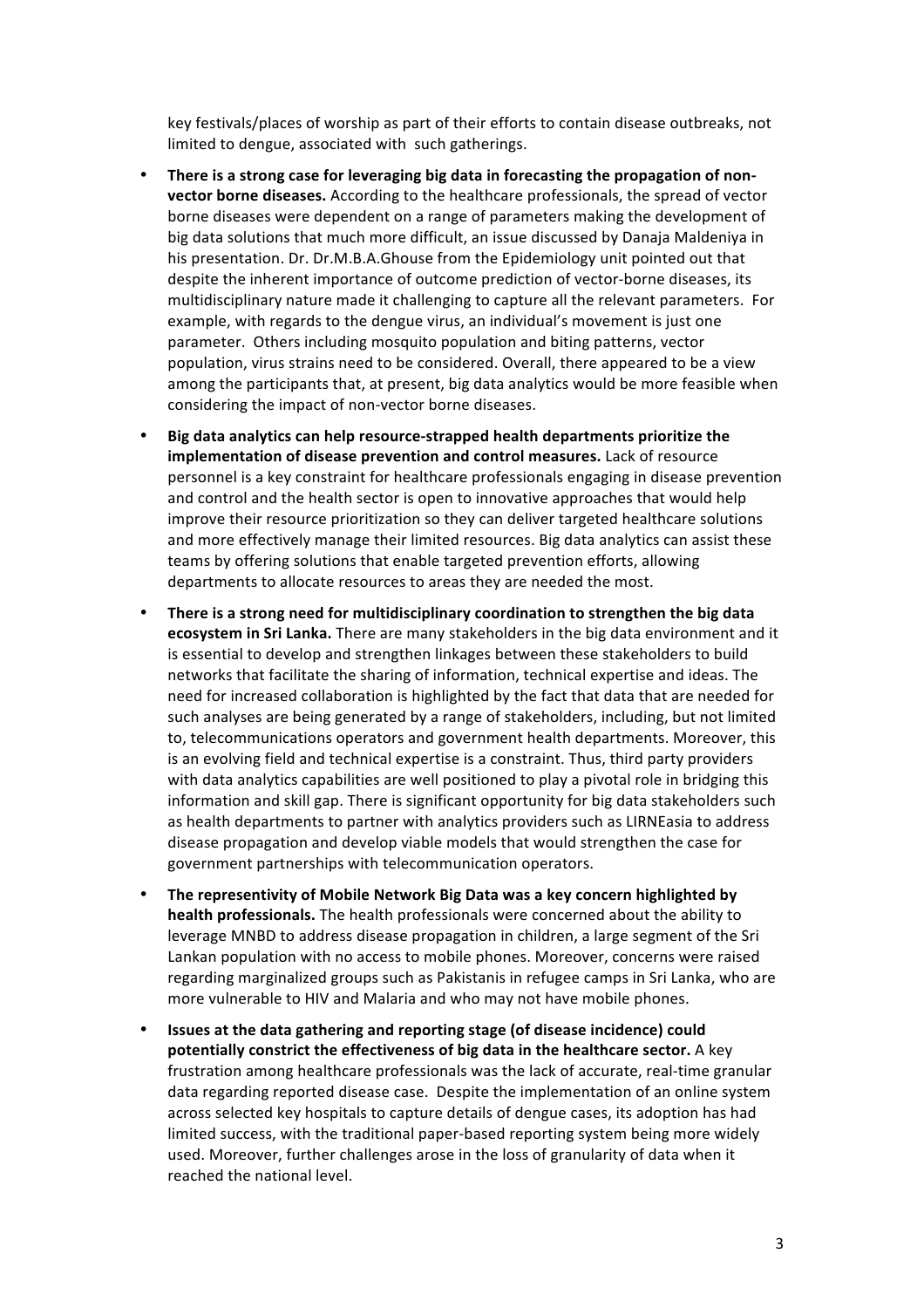### **3. Next Steps**

Participants at the meeting suggested a number of potential applications of big data in the local health sector. Three key points of action were put forward:

- Strategic partnership between the Epidemiology unit, LIRNEasia and University of **Moratuwa to cross-utilize their capabilities.** LIRNEasia and Dr Perera (University of Moratuwa) accepted an invitation by the Epidemiology unit to explore opportunities to leverage the unit's historical data in conjunction with data available to LIRNEasia to map reported dengue cases against mobility data based on MNBD. LIRNEasia further offered to support the development of a viable proof of concept that would better position the Epidemiology unit to initiate conversations with key telecommunications operators.
- Contribute to the Master of Health Information program. LIRNEasia offered to share some of their insights on the use of big data in development with students enrolled in their Master of Health information program with the aim of instilling in students interest regarding the possibilities of big data analytics for the health sector.
- Further discussion with the Ministry of Health/Health Informatics Society on the **development of a malaria detection model.** The participants agreed to continue the discussion on potential opportunities to develop a malaria detection model.

## **4. Proceedings**

#### **Welcome Message: Setting of Objectives**

Mr. Lokanathan highlighted the dual purpose of the meeting in his welcome remarks summing it up as (a) an effort to get a sense of the potential of MNBD to build stronger models of disease propagation and (b) to brainstorm research parameters for concrete research ideas to work on in partnership with Sri Lanka's healthcare community. Mr. Lokanathan highlighted the need for multidisciplinary effort, with the initial meeting being the basis for some concrete research ideas that LIRNEasia, the University of Moratuwa and the Department of Health could work collaboratively on.

In his opening remarks, Dr. Dissanayake spoke on the efforts of the Health Informatics Society of Sri Lanka to grapple with the challenges of dealing with big data and stated his aim to share some of their ideas with the participants. He called out Dr. Roshan Hewapathirana (Biomedical Informatics Programme - Postgraduate Institute of Medicine) who is leading the effort from the Health Informatics Society and who was able to offer a comprehensive overview of the data they are working with.

Dr. Dissanayake spoke of their current engagement with the UNICEF, which in a couple of years could potential generate one of the larger datasets about children and their development. Moreover, he touched on their involvement with the private sector in leveraging big data analytics. Dr. Dissanayaka further expressed optimism in capitalizing on the opportunities for LIRNEasia and the Health Informatics Society to work together as well and cross-utilize their expertise. Dr. Dissanayaka who would be taking over as President of the Commonwealth Medical Association (CMA) in October 2016 (a three-year term) explained that a conference for all the stakeholders in the Commonwealth is scheduled to be held in Colombo, with one of the proposals in the pipeline being the development of a Commonwealth Health Information Network.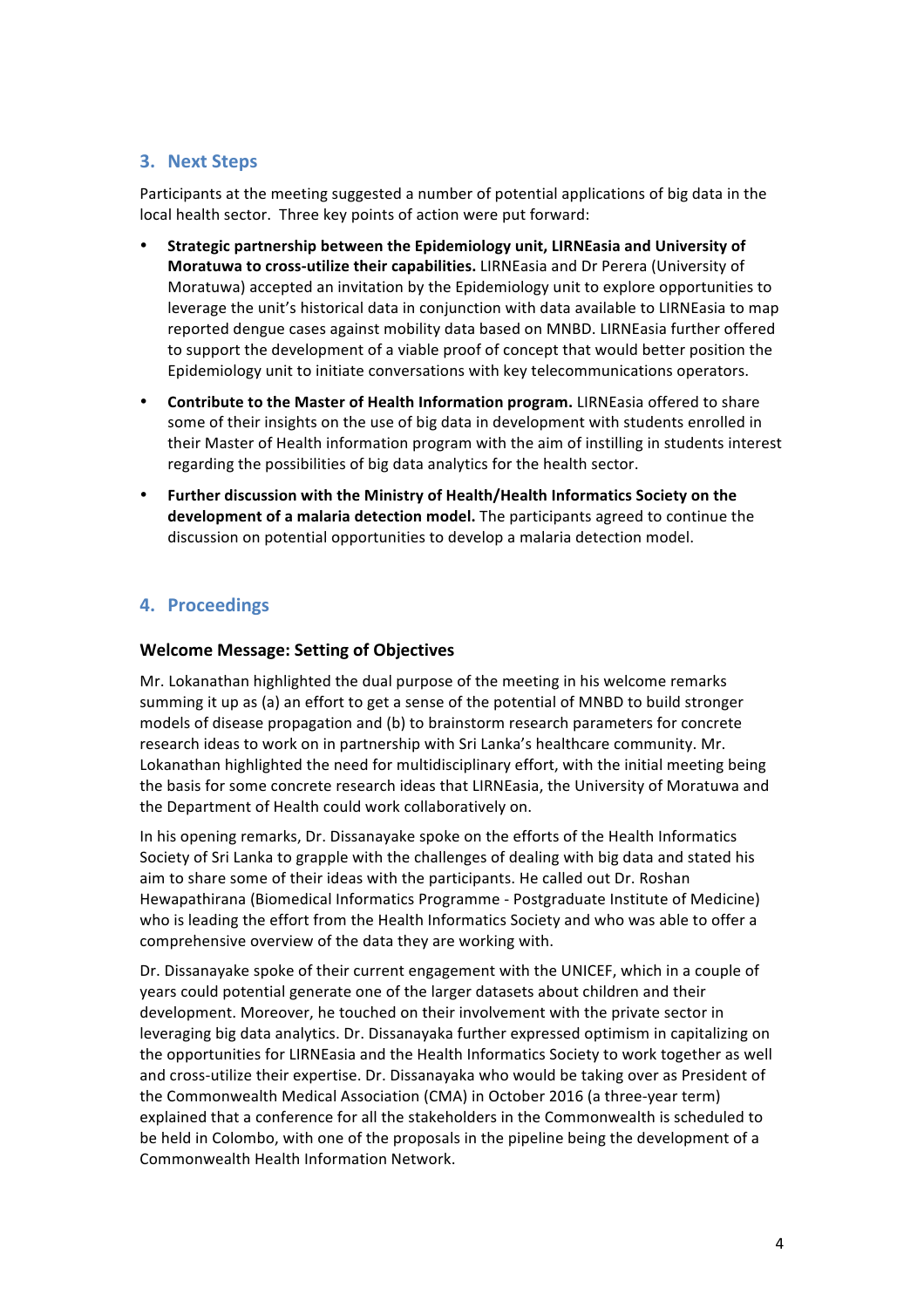Mr. Lokanathan built on the introduction by providing a quick overview of big data and some prior big data-related engagements undertaken by LIRNEasia. Given the multidisciplinary nature of the work undertaken, LIRNEasia has assembled a group of local and international experts to be part of its advisory group in helping refine their ideas. Mr. Lokanathan, in particular called out the work of Dr. Linus Bengtsson (MD, Ph.D.) who is the CEO of Swedishbased Flowminder. Flowminder has conducted various engagements in relation to MNBD (for example, understanding how to track the spread of Cholera in Haiti, understanding displacement after Nepal earthquake to better target relief efforts).

LIRNEasia's primary source of big data has been pseudonymized call detail records from mobile operators in Sri Lanka, which it uses to provide insights across a range of domains of relevance such as transportation and urban planning.<sup>2</sup> Mapping mobile big data with other data sources offered significant opportunity for development purposes. Participants heard of projects in Sri Lanka, that were spear-headed by LIRNEasia in which mobile communications data were used to assess population density, track changes in density, mobility patterns of the population with some of the work used by the Western Region Megapolis Planning Project.

Participants were also given a synopsis of other ongoing research including modeling infectious disease propagations, measuring impact of a transport shock, traffic analysis using CCTV footage, and land use prediction. Mr. Lokanathan also commended the efforts of Dr. Shehan Perera, PhD, Senior Lecturer, University of Moratuwa in partnering with LIRNEasia to drive big data initiatives within student groups.

Mr. Lokanathan dwelled into the issue of dengue in Sri Lanka and in conclusion threw the participants a question in terms of whether such mobility-based forecasting models could be used for other development/health-related purposes, or as preparation for any other communicable disease where humans were vectors.

#### **Session 2: State of the Art in Forecasting Disease Propagation using Big Data**

The objective of the session was to showcase some of the current studies/projects that were supported by big data technologies and gauge how such tools may be leveraged by Sri Lankan healthcare authorities to support disease control. The session also highlighted the limitations and potential problems if such a study was replicated in Sri Lanka. It featured presentations from Mr. Maldeniya from LIRNEasia, and Dr. Shehan Perera, University of Moratuwa.

Mr. Maldeniya discussed research by Amy Wesolowski and others in Pakistan to showcase the potential of big data analytics in identifying disease propagation.<sup>3</sup> He laid out the rationale for the case study: dengue mosquito has a very small life span, has a small range of activity (spanning around 1 kilometer) and the spread of dengue beyond the natural area of a mosquito's activity being was by the movement of infectious hosts. As a result, if there is

<u> 1989 - Jan Samuel Barbara, margaret e</u>

 $2$  The data from the mobile operators are pseudonymized i.e. all phone numbers were replaced with a unique identifier. LIRNEasia does not have access to any mapping from the identifiers to actual phone numbers. LIRNEasia was provided access to this data under non-disclosure agreements that prevent LIRNEasia from sharing the base data with others.

<sup>&</sup>lt;sup>3</sup> Wesolowski, A., Qureshi, T., Boni, M. F., Sundsøy, P. R., Johansson, M. A., Rasheed, S. B., Engø-Monsen, K., & Buckee, C. O. (2015). Impact of human mobility on the emergence of dengue epidemics in Pakistan. Proceedings of the National Academy of Sciences, 112(38), 11887-11892. Available at http://www.pnas.org/content/112/38/11887.full.pdf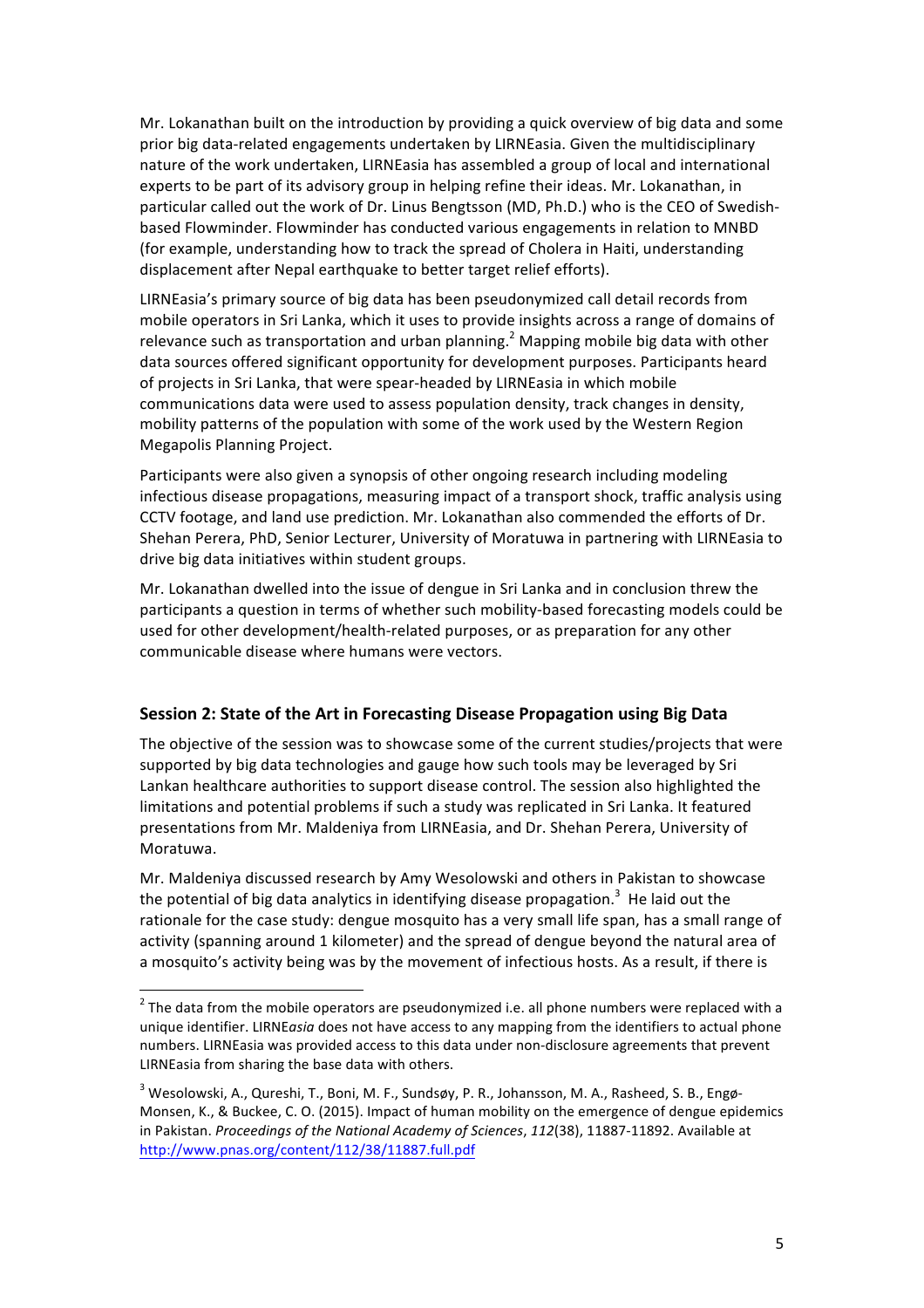detailed, high-resolution data available on the patterns of human mobility, it would be possible to derive insights as to the spread of dengue spatially.

The study sought to identify the role of human mobility in spreading dengue. The multidisciplinary research leveraged data from Telenor Pakistan (which provided aggregated results), with multiple parties engaging in the analytical work with regards to dengue including Howard T. H. Chan School of Public Health, Center of Disease Control, Oxford University and the University of Peshawar. The primary outcome of the study was to predict how dengue would spread throughout the country.

The researchers developed a model that predicted the timing of importation of dengue from endemic regions (such as Karachi) to the rest of the country. This approach coupled with a model of human and mosquito population dynamics in a localized space allowed them to predict spatial spread of dengue with human mobility across Pakistan as the primary driver.

Based on the mobility data, dengue case data, distribution of human population and the suitability of the climate for dengue mosquito, the researchers developed a map of epidemic risk and sought to predict importation of dengue to naive regions from endemic regions through travel. Mr. Maldeniya explained the methodology leveraged for the study; particularly how mobile network data was used for this analysis.

While this study demonstrates great potential for the use of high-resolution human mobility estimates to forecast dengue propagation patterns, there are a number of limitations and issues that need to be considered. There is a disconnect between the core epidemiological model and prediction of dengue propagation based on human travel. The analysis assumes that once dengue has been introduced to a naive region, the local host-vector dynamics take over disease propagation within the region unlike other models that attempt to account for the continuous effect of inter-regional mobility patterns.

Existence of multiple dengue strains and the buildup of immunity to different strains within populations due to previous epidemics are ignored primarily due to lack of data. Immunological covariates are particularly important in regions that suffer regular epidemics.

A number of critical entomological parameters related to the life cycle of the dengue mosquito were estimated using temperature-based equations derived in controlled experiments. The applicability of these values to specific real region such as Pakistan or Sri Lanka needs to be investigated. Where available, estimates for these parameters that are specific to the region of analysis are always preferable. It may be useful to evaluate if estimating region specific values for these parameters may be worthwhile.

A number of other parameters such as the maximum sustainable mosquito population (carrying capacity), mosquito biting rate, dengue case reporting rate etc. are estimated by brute force search, a technique which carries with it the risk of settling parameter values that are local optimum with the effect of the model not being generalizable.

The weather data used in the study is based on just 38 weather stations meant to cover the entire landmass of Pakistan, a region almost 14 times the size of Sri Lanka. Local mosquito populations are affected by microclimates, which are unlikely to be captured at this level of spatial resolution.

The meeting also heard from Dr. Perera who shared preliminary findings on the work conducted in Sri Lanka to date. The study conducted by students from the University of Mortuwa and supervised by Dr Perera and LIRNEasia, leveraged call record data from telecommunication operators, population data from the census department, meteorological data and past dengue cases (at the MOH levels). He touched on three prediction models that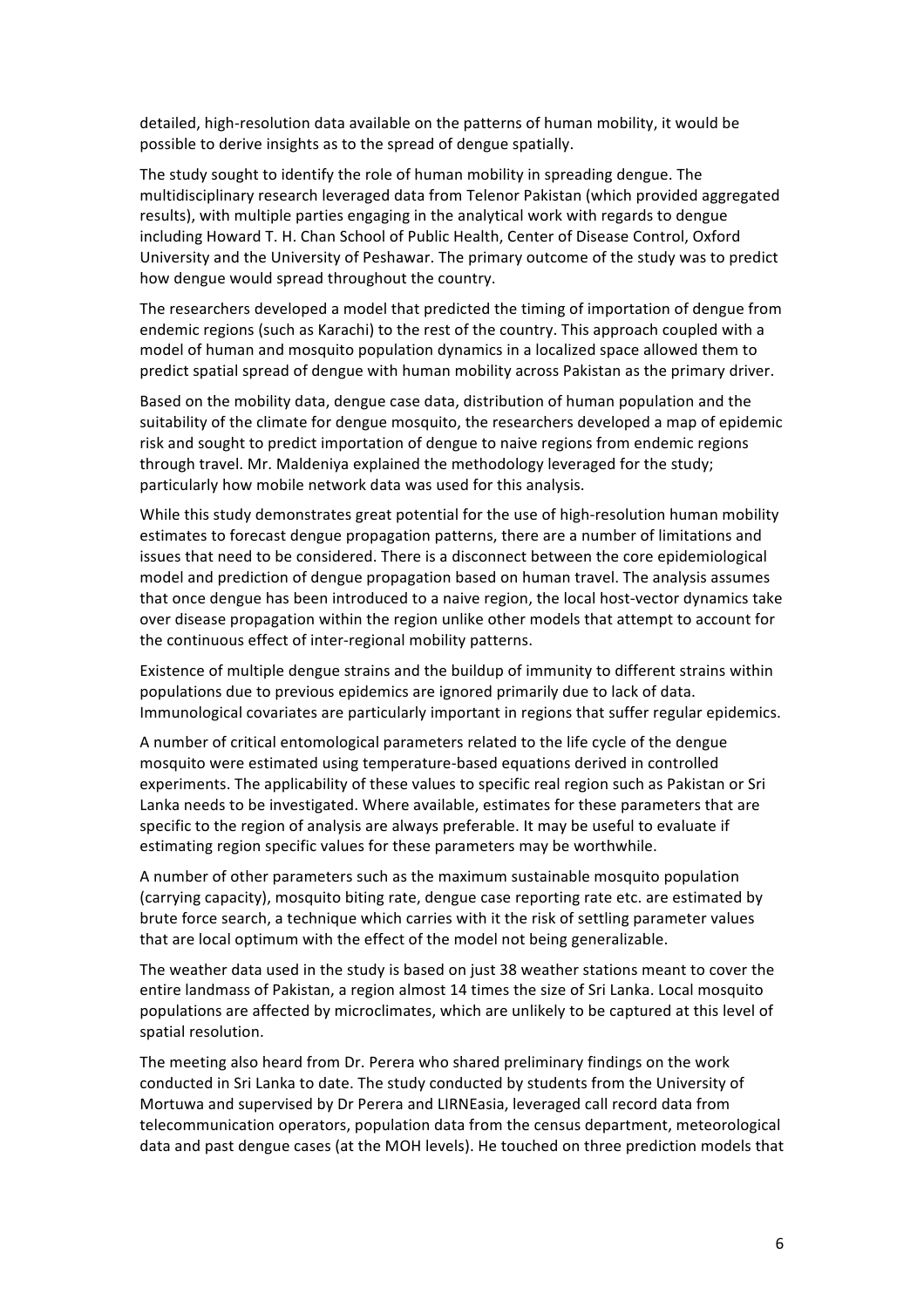were leveraged by the students: Metapopulation model, artificial neural network, and a Hidden Markov Model approach.

Dr. Perera in conjunction with Mr. Maldeniya also addressed the fact that this initial exercise has served to highlight a number of issues specific to the Sri Lankan context beyond the more general considerations discussed in the Pakistan study

The different datasets that will need to be used for the analysis such as the mobility estimates from CDR data, climate data from weather stations and reported dengue cases from government sources have different spatial resolutions and reference frames. While from a policy perspective the most appropriate spatial frame of reference may be the set of Ministry of Health regions, there was difficulty in acquiring details on the boundaries of these regions, which might not be well defined. In addition transforming values from all data sources from one spatial frame of reference to another inevitably would lead to some errors and a careful study of techniques that could minimize such errors should be conducted.

Models that attempt to predict the spatial spread of dengue normally require dengue incidence rates, which are based on resident human populations. Dengue incidence rate data used in the preliminary analysis was an aggregation of data reported by hospitals at the Ministry of Health regions. It was impossible to disentangle the number of dengue cases based on resident populations from those that may live elsewhere from this data. However it is quite possible that individual case reports may contain additional details about the locations frequented by a patient.

While available weather data acquired from the Meteorology department had much better spatial resolution compared to what has been used in the Pakistan study, missing data was a significant problem and required significant effort to impute.

Similar to the Pakistan case study, the analysis ignored the presence of different dengue strains and the effect of immunity due to the lack of data.

Given the prevalence of dengue in Sri Lanka, concentrated preventive efforts are the norm. There may be a material effect on dengue propagation from these actions that will be reflected in the reported dengue incidence rates. Adjusting the model parameters for this effect may make it possible to more accurately capture dengue dynamics. However detailed spatio-temporal information regarding these activities may not exist

### **Session 3: Open Discussion to Identify Research Questions and Relevant Data Sources**

The objective of the session was to facilitate group discussion to garner recommendations of potential opportunities for strategic partnership between development-focused big data analytics providers such as LIRNEasia and government ministries, institutions and other stakeholders. Prof. Rohan Samarajiva, Chair, LIRNEasia moderated the session.

Dr. Ghouse shared details on the current stratification system used by the government to identify high-risk areas in the country. The system, which relied on two key sources: 2-3 years of historical data and predictions by local health professionals, categorized all the districts in Sri Lanka MOH-wise into high risk, medium risk and low risk areas. National funding, available for dengue control activities, was based on this risk category assigned. The relevant MOH and Public Health Inspectors (PHI) were empowered to initiate predetermined dengue control activities based on the risk level assigned to each area.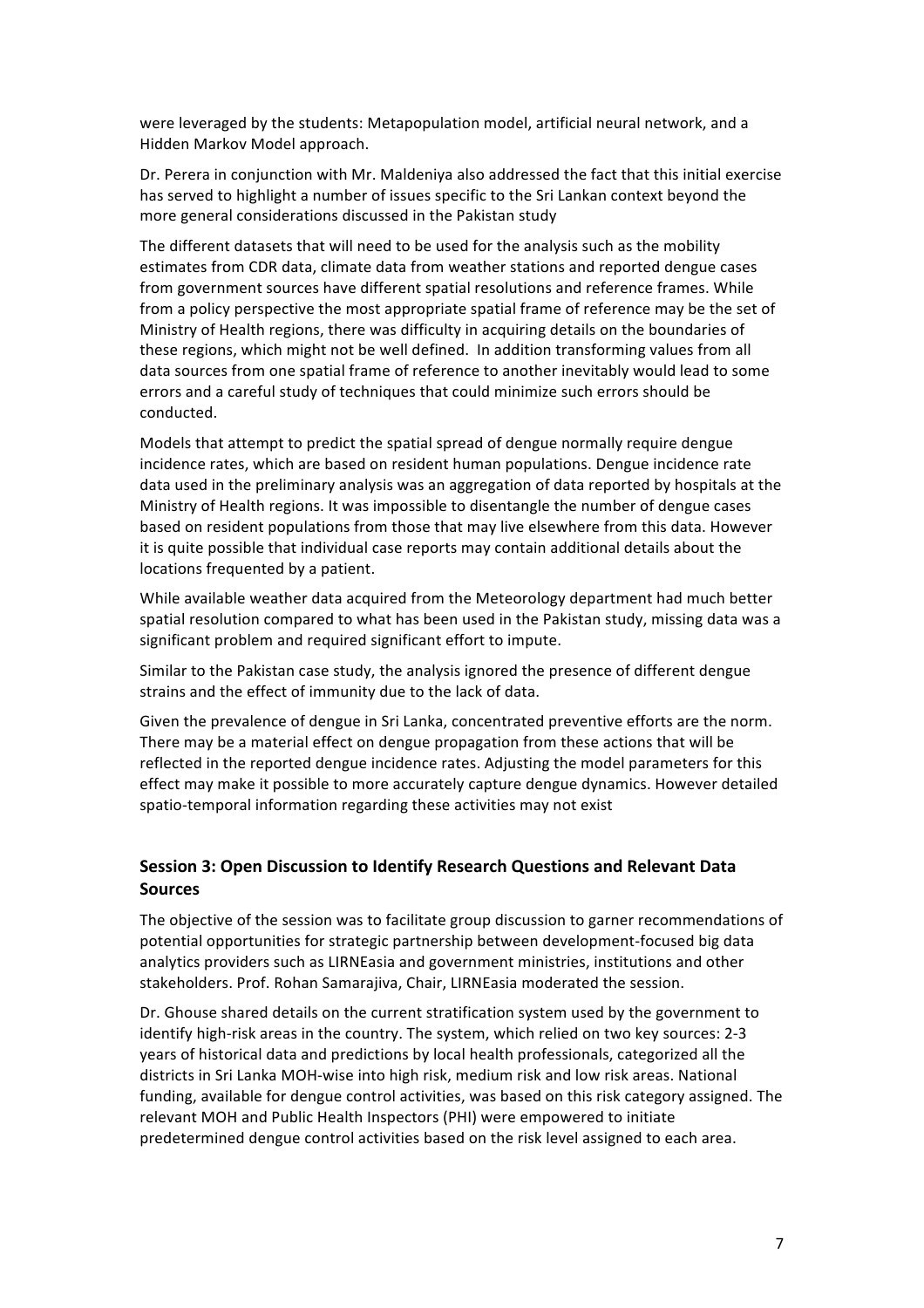Under an NDCU proposed stratification system, a composite scoring factor has been developed taking into account population density, number of construction sites, cases of children under 15 years, number of schools. The classification would change every three months, as the scoring will be revised with the NDCU focusing on MOHs to apply this at the PHI level.

The health professionals outlined a couple of challenges in terms of data gathering and compilation that may inhibit the effectiveness of big data.

Dr. Ghouse from the Epidemiology unit outlined the challenges of resource constraints, which drove them to rely on external resources such as the military and police support the implementation of dengue prevention programs. The need to better manage their limited resources, underscored the importance of the stratification system that helped prioritize resources to high-risk areas.

A further challenge raised was the impact of migrant population, including daytime migrant population and the resulting distortion in data captured. For example, the information of a worker admitted to the Kalubowila hospital who provides contact details of his hometown in Hambantota will be captured in the relevant Hambantota MOH, despite the fact that the worker has been employed in Dehiwala, thus distorting the results.

The non-availability of granular level national data was another concern raised by the health professionals. Although clinicians and house officers are encouraged to capture detailed information regarding dengue cases, the level of detail is significantly shaved off when it reaches the national level. The issue is further exacerbated by the fact that the Epidemiology unit is not able to trace the location of each dengue case beyond the resident's town.

Moreover, the Epidemiology unit, which is the central point for dengue data collection in Sri Lanka, finds that traditional paper-based reporting system to be the more favored option despite the implementation of an online system 3-4 years ago. Under a World Bank project, 50 sentinel hospitals were selected and an infection control nurse in each of the hospital is required to visit each ward, identify the dengue patients and update the online system with patient information. However, the usage of this system has been below expectations. In addition to the challenges posed by the granularity and quality of data, health departments also struggle with the availability of data. For example, the Health Informatics Society outlined their issues when compiling a data set for nutrition which cuts across various disciplines: health, financial, social and education.

Despite the perceived challenges presented at the data gathering/reporting stage. participants were optimistic of the potential opportunities for the use of big data (human mobility) to achieve government health goals. A summary of the key points discussed is included below:

Dr. Ghouse was interested in the opportunity to leverage real time mobile network data during key festivals to predict/track the movement of people for a week or so after festivals, since such seasonal events impose a huge strain on local health authorities. Mr. Lokanathan invited Dr. Ghouse to meet again to continue the dialogue regarding the possibility of using MNBD data. Mr. Maldeniya ventured that since such patterns were roughly the same over the years, the previous years' data could potentially be used as a proxy for real-time data.

In addition, Dr. Ghouse expressed interest in a monthly/weekly study of mobility in Sri Lanka, (with a particular focus on the Western province, which had the highest incidence of dengue cases.) if the mobility data could be correlated with monthly reported cases. LIRNEasia agreed to partner with the Epidemiology unit to use their historical data in conjunction with the data accessible to LIRNEasia to develop a viable proof of concept, that